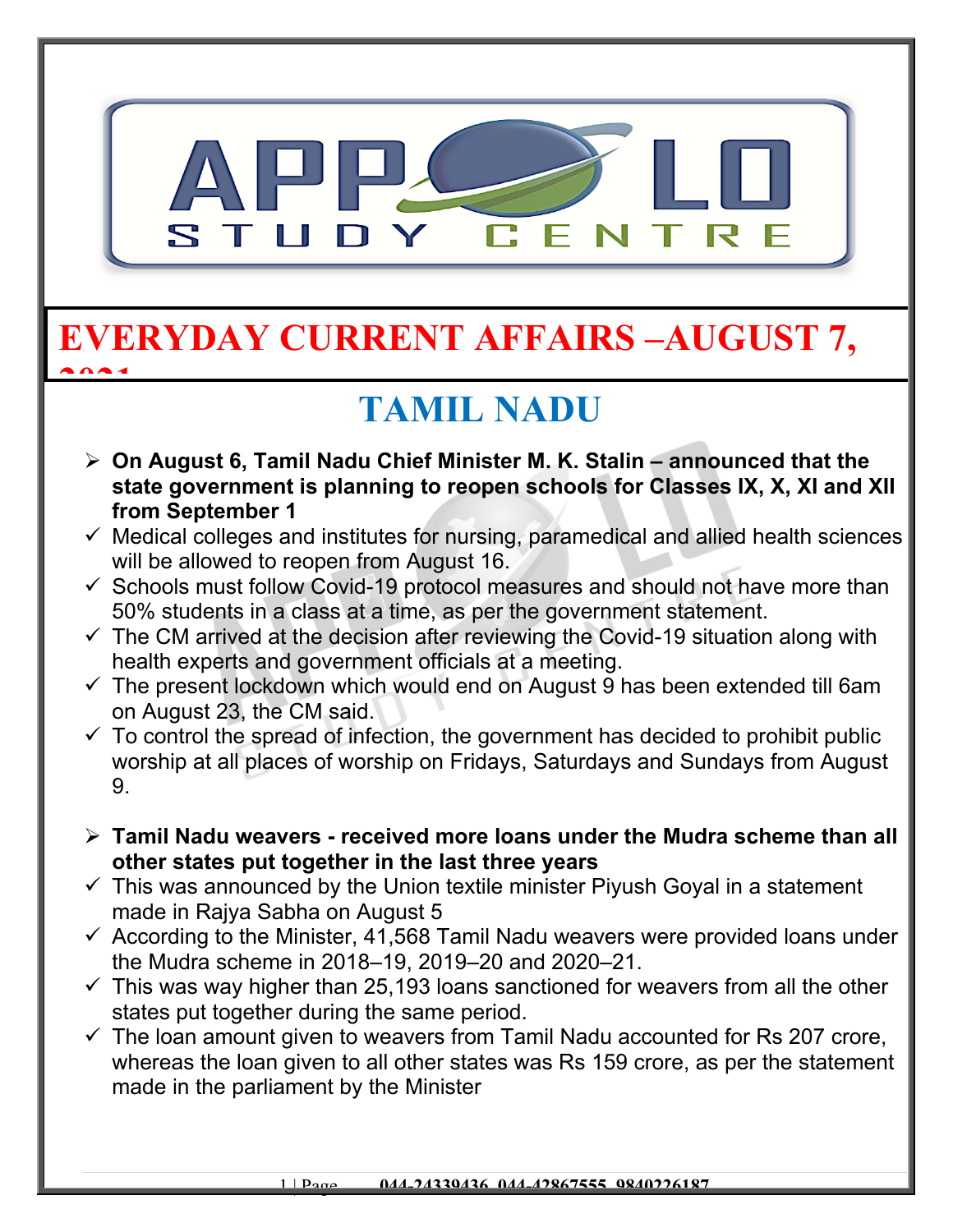## **NATIONAL**

 **On August 6, Prime Minister Narendra Modi - announced that India's highest sporting award, Khel Ratna, will be renamed after hockey wizard Major Dhyan Chand**



- $\checkmark$  The change means the removal of "Rajiv Gandhi" prefix to the Khel Ratna.
- $\checkmark$  The Rajiv Gandhi Khel Ratna Award, launched in 1991-92, comprising a medallion, a certificate and a cash prize of Rs.25 lakh, will now be known as the Major Dhyan Chand Khel Ratna Award.
- $\checkmark$  Chess legend Viswanathan Anand was its first recipient.
- $\checkmark$  The award is given annually by Ministry of Youth Affairs and Sports.
- $\checkmark$  Some previous winners of the award are Leander Paes, Sachin Tendulkar, Dhanraj Pillay, Abhinav Bindra, Pullela Gopichand, Mary Kom, Anju Bobby George, and Rani Rampal in 2020
- $\checkmark$  Dhyan Chand is regarded as one of the greatest in the history of Indian hockey
- $\checkmark$  He earned three Olympic gold medals in the years 1928, 1932 and 1936.
- $\checkmark$  His birthday, August 29, is celebrated as National Sports Day in India every year.
- **Lok Sabha passed the Central Universities (Amendment) Bill, 2021, for setting up a central university in the name of 'Sindhu Central University' in Ladakh.**
- $\checkmark$  Education Minister Dharmendra Pradhan introduced the Bill, which will cater to all areas of Ladakh that include Leh and Kargil.
- $\checkmark$  The bill seeks to amend the Central Universities Act, 2009
- $\checkmark$  At present, there is no central university in Ladakh
- $\checkmark$  Hence, the government has decided to establish a new central university in Ladakh to ensure increase in accessibility and quality of higher education
- $\checkmark$  The new central varsity also seeks to facilitate and promote avenues of higher education and research for the people of the Union territory.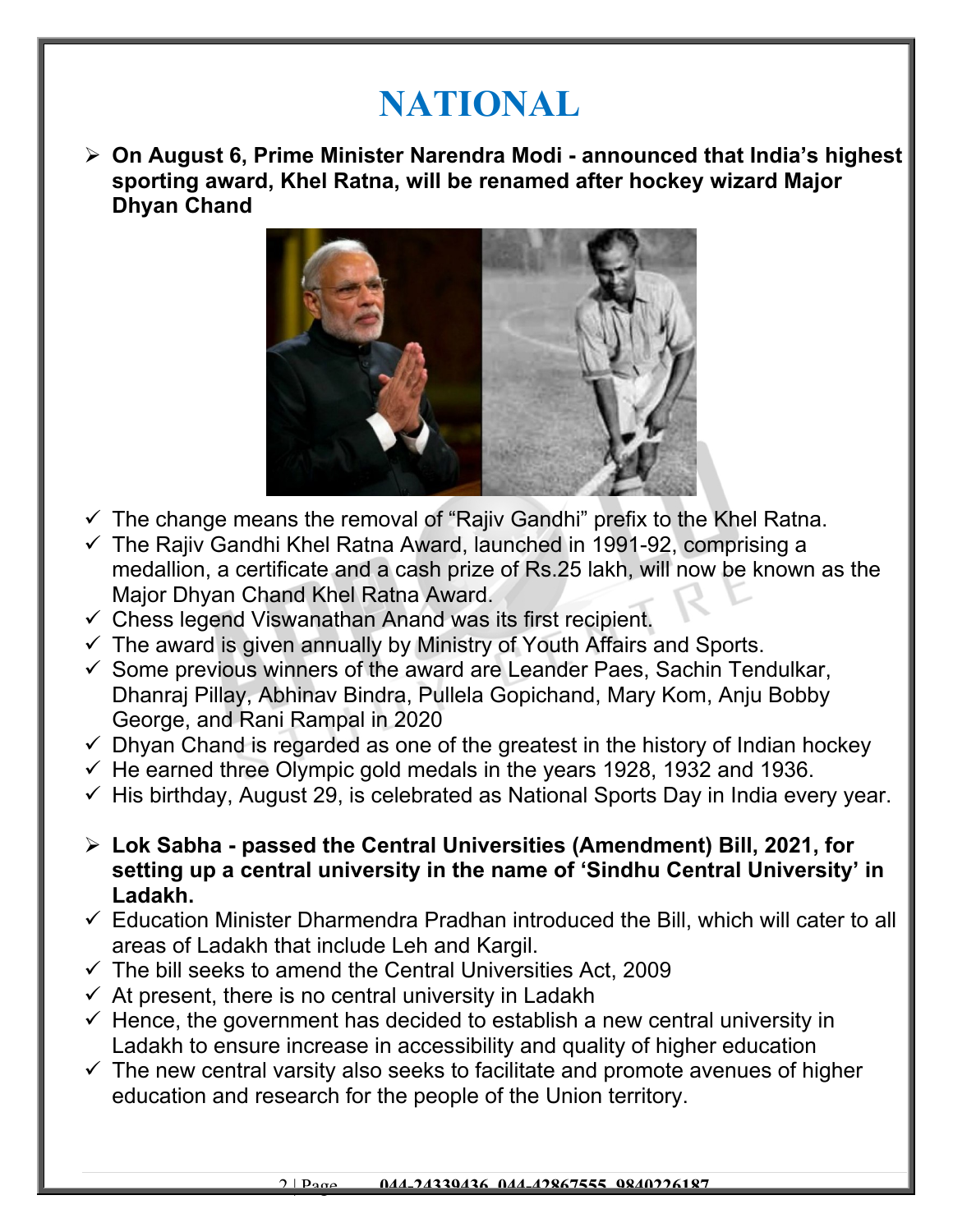- $\checkmark$  Last month, the Union Cabinet had approved the establishment of a central university at a cost of Rs 750 crore and an integrated multi-purpose infrastructure development corporation for Ladakh with a fund of Rs 25 crore.
- **On the day, the Lok Sabha also cleared the bill to drop the controversial clause allowing retrospective levy of capital gains tax on transactions involving underlying assets in India.**
- $\checkmark$  'The Taxation Laws (Amendment) Bill, 2021', proposed amendments to the Income Tax and Finance Act, 2012
- $\checkmark$  As per the Bill, no tax demand will be raised for any indirect transfer of Indian assets, if the transaction was undertaken prior to May 28, 2012
- $\checkmark$  After a brief statement by finance minister Nirmala Sitharaman and clause-wise consideration of the bill, it was passed by voice vote.
- $\checkmark$  The Taxation Laws Amendment Bill 2021 was introduced on August 6
- **On August 5, Rajya Sabha passed three bills the Constitution (Scheduled Tribe) Order (Amendment) Bill, the Commission for Air Quality Management in National Capital Region and Adjoining Areas Bill and the Essential Defence Services Bill.**
- $\checkmark$  The Constitution (Schedule Tribes) Order Amendment Bill 2021 was introduced by Tribal Affairs Minister, Arjun Munda
- $\checkmark$  It seeks to modify the list of Scheduled Tribes in relation to the State of Arunachal Pradesh
- $\checkmark$  The Commission for Air Quality Management in National Capital Region and Adjoining Areas Bill, 2021 was moved by Environment Minister, Bhupender Yadav
- $\checkmark$  The Bill seeks to set up a commission for air quality management in the National Capital Region and its adjoining areas for better coordination, research, identification and resolution of problems
- $\checkmark$  The Essential Defence Services Bill, 2021 was moved by Minister of State, Defence, Ajay Bhatt
- $\checkmark$  It seeks to prohibit any agitation and strike by anyone engaged in essential defence services
- $\checkmark$  It was cleared by Lok Sabha on August 3
- **US firm Johnson & Johnson has sought emergency use authorization (EUA) for its single-dose Covid-19 vaccine in India.**
- $\checkmark$  Once approved, it will be the fourth vaccine to get EUA after Serum Institute's Covishield, Bharat Biotech's Covaxin and Dr Reddy's SputnikV.
- $\checkmark$  Earlier this week, the company had withdrawn its application for conducting local studies.
- $\checkmark$  J&J will be collaborating with Hyderabad-based Biological E for rolling out the vaccine in India
- $\checkmark$  The EUA submission is based on top-line efficacy and safety data from the Phase 3 ENSEMBLE clinical trial of the vaccine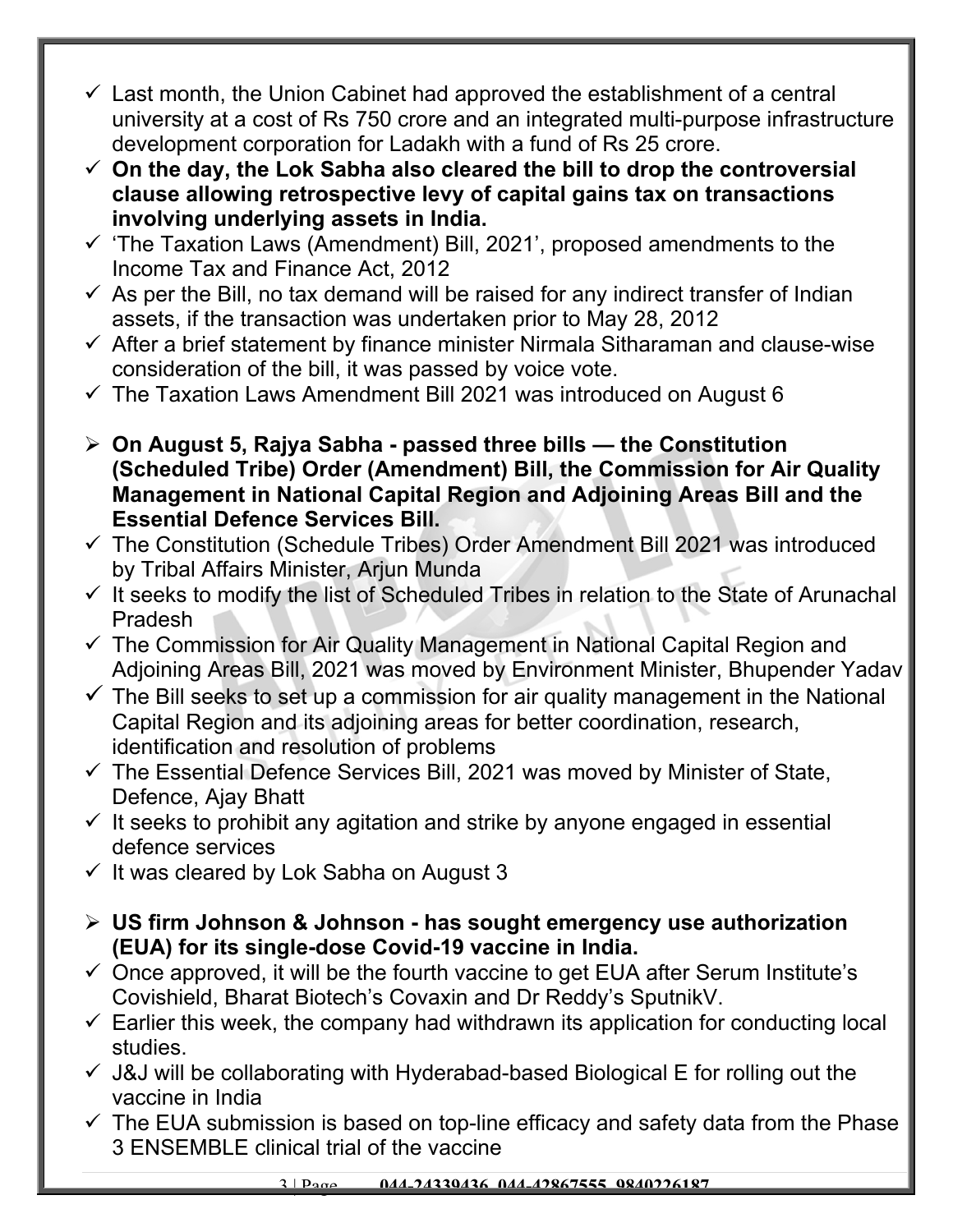- $\checkmark$  According to the trials, the single-shot vaccine was found to be 85% effective in preventing severe disease across all regions studied
- $\checkmark$  It had also showed protection against Covid-19 related hospitalization and death, after 28 days of vaccination.
- $\checkmark$  This vaccine, also called as Janssen COVID-19 vaccine, has been developed by Janssen Vaccines in Leiden, Netherlands.
- $\checkmark$  It is basically a viral vector vaccine which has been developed on the basis of human adenovirus and need not be stored in refrigerator

### **INTERNATIONAL**

- **Venezuela announced its decision to eliminate six zeroes from the local currency, bolivar, to simplify transactions amidst hyperinflation**
- $\checkmark$  The change to the bolivar, making a million-to-1, will come into effect on October 1, as per Venezuela's central bank announcement on August 5
- $\checkmark$  Venezuela has been trying to bring normalcy to the situation through a cryptocurrency revolution based on the digital coin 'Reserve', in circulation since March 2020
- $\checkmark$  A new 100 bolivar, which will be the highest denomination, is equivalent to 100,000,000 bolivares after the change.
- $\checkmark$  South American nation, Venezuela has entered its sixth year of recession, with millions of people pushed into poverty due to inflated food prices rated in US dollars
- $\checkmark$  Venezuelan consumer prices rose by 28.5% in May this year, and the annual inflation rate crossed 2,719%
- $\checkmark$  This is the third adjustment since socialist leaders began governing Venezuela.
- $\checkmark$  In 2008, former President Hugo Chavez had eliminated three zeros from the bolivar, while his successor, Nicolas Maduro, eliminated five zeros in 2018

#### **PERSONALITIES**

 **LVMH Moet Hennessy Louis Vuitton chairman, Bernard Arnault - has surpassed Amazon founder Jeff Bezos to become the world's richest person**



 $\checkmark$  This was revealed in the latest Forbes real-time billionaires list.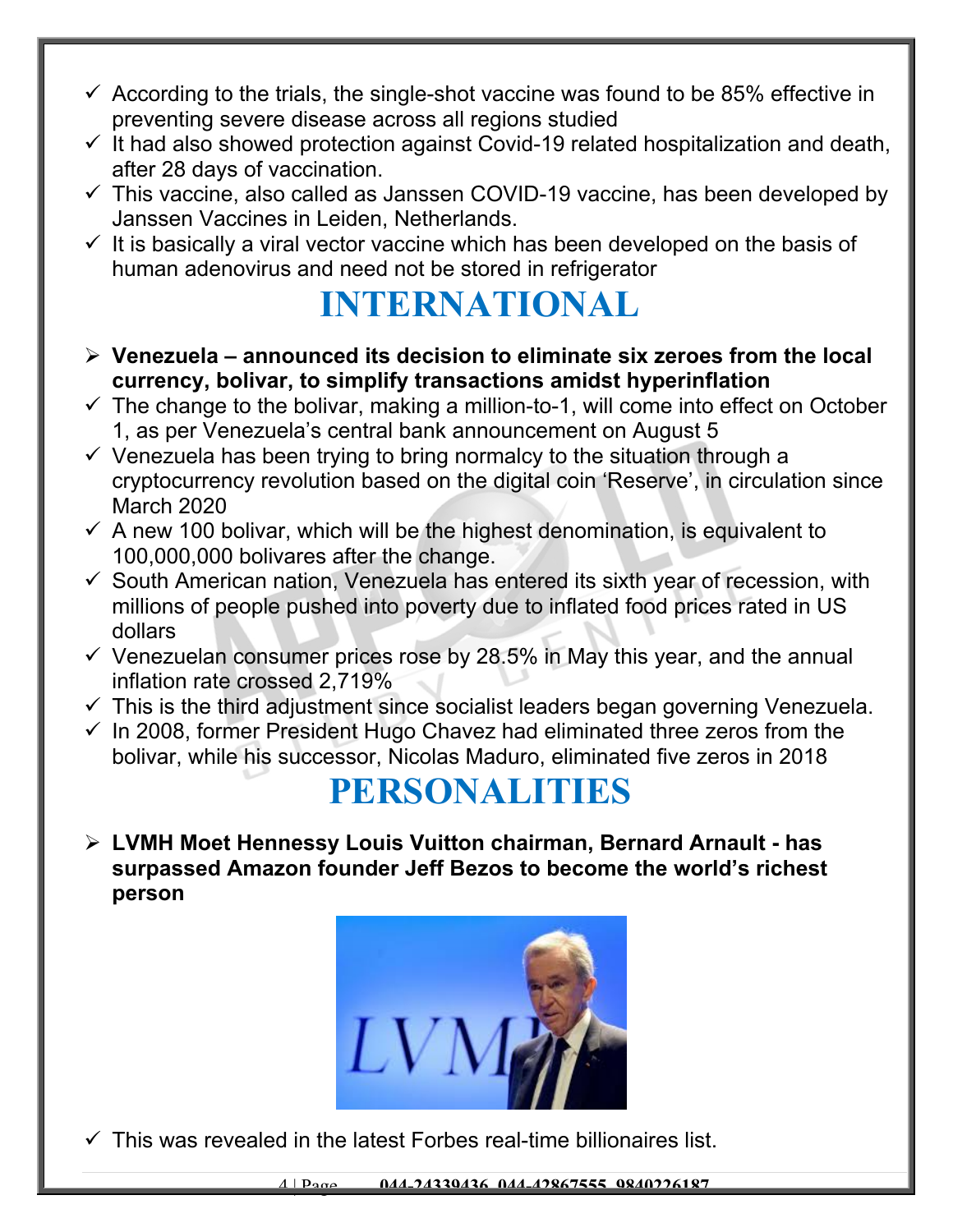- $\checkmark$  With a net worth of nearly \$200 billion, Arnault now tops the billionaires list ahead of Bezos whose net worth stood at about \$195 billion.
- $\checkmark$  Tesla and SpaceX chief Elon Musk is placed third with a net worth of \$185 billion.
- $\checkmark$  Last week, Bezos's net worth dropped by about \$14 billion in a single day as Amazon's stock crashed 8% after weaker-than-expected results for the previous quarter.
- $\checkmark$  At the same time, Arnault has seen his wealth rise by over \$60 billion in 2021, riding LVMH's stock's rally
- $\checkmark$  The Louis Vuitton chief had earlier become the world's richest person in December 2019, January 2020 and May 2021.

# **SCIENCE, TECHNOLOGY & ENVIRONMENT**

- **The four astronaut-elects of the Gaganyaan programme will begin their India training from September first week.**
- $\checkmark$  The National Medical Advisory Council, constituted specifically to monitor the training under this programme, has announced protocols to be followed during the pandemic.
- $\checkmark$  The first leg would be two-week flight training when they will work with the Indian Air Force, followed by theory courses.
- $\checkmark$  Fitness and other related activities will be a continuous process.
- $\checkmark$  The committee headed by the principal scientific adviser to the Prime Minister, K Vijay Raghavan, has members from all three services of the armed forces and directors of Nimhans and Jipmer, Puducherry.
- **Centre for Battery Engineering and Electric Vehicles Research (C BEEV) in IIT, Madras - has developed a range of motors and sub assemblies for erickshaws**
- $\checkmark$  The first of the motors for electric vehicles with design details will be delivered on August 15.
- $\checkmark$  The C BEEV has started signing agreements with manufacturers for commercial usage
- $\checkmark$  All e-vehicle makers now import motors and assemble them.
- $\checkmark$  Contracts have been signed with two manufacturers Amber and Alpha Sine for supply of motor designs and sub assemblies, which will be used in e-rickshaws, eautos and e-2wheelers.
- $\checkmark$  The EV eco system needs five broad ranges of products Motors and sub assemblies, batteries, chargers, converters and monitoring and tracking devices that are made indigenously.
- $\checkmark$  The missing part is cell manufacturing, which has been included by the government now as part of the PLI Scheme
- $\checkmark$  Production linked incentive (PLI) scheme is an incentive package where a manufacturer gets fiscal incentives upon achieving targets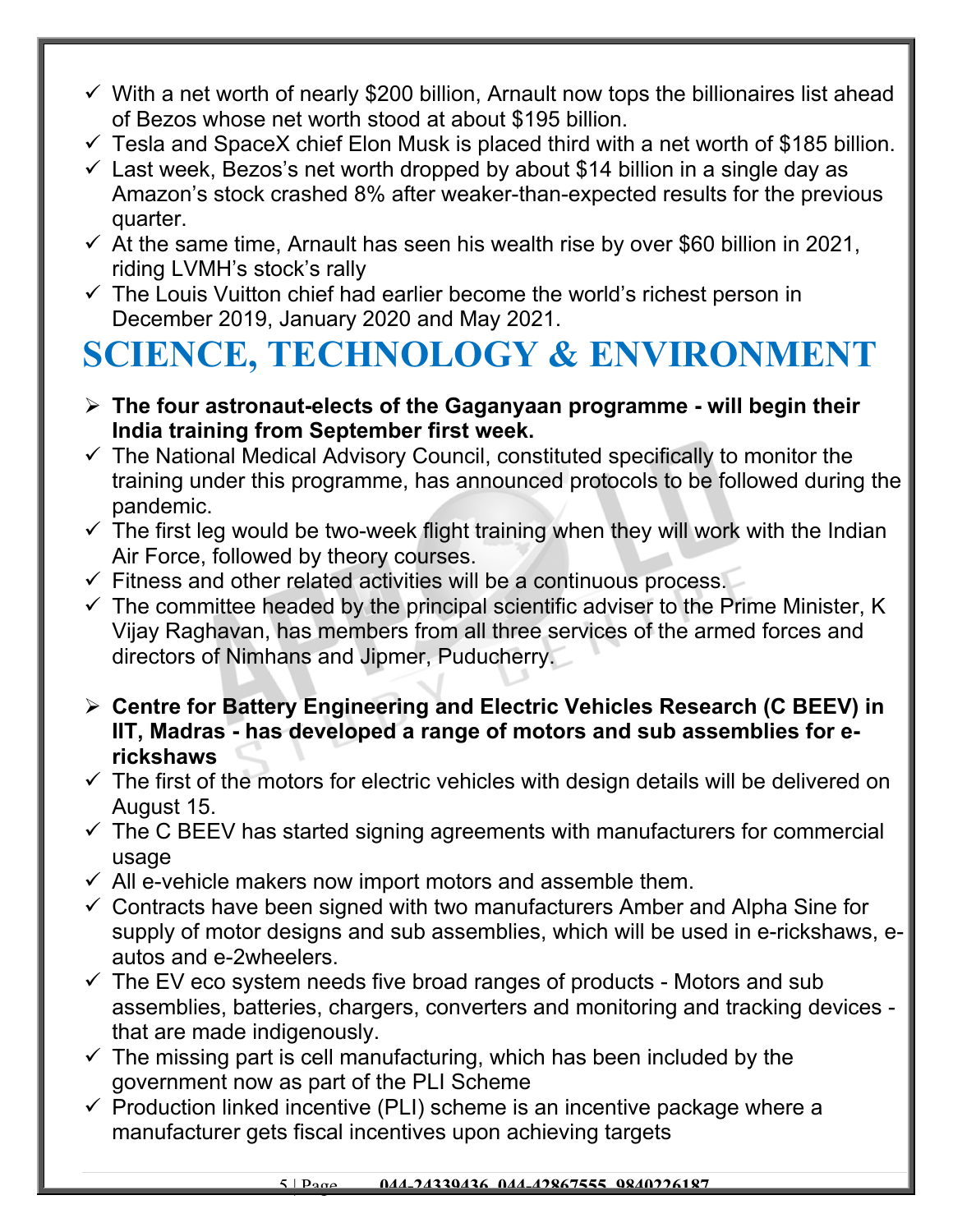#### **SPORTS**

 **Indian women's hockey team – loses to Great Britain in field hockey bronze medal play-off match at the 2020 Tokyo Olympics on August 6**



- $\checkmark$  World no.4 Great Britain, who were gold-winners in the 2016 Rio Games, prevailed over Indian team by 4-3 goal margin at the Oi Hockey Stadium in Tokyo
- $\checkmark$  For India, Gurjit Kaur scored a brace and Vandana Kataria scored a goal
- $\checkmark$  The Indian women's team, led by Rani Rampal, became the first women's hockey team from the country to make it to the semi-final.
- $\checkmark$  At the group stage India was beaten 1-4 by Great Britain, who were the defending champions
- $\checkmark$  India's best performance in the Olympics came way back in the 1980 Moscow Games where they finished fourth out of six teams.
- $\checkmark$  In 1980 Olympics, women's hockey made its debut and the sport was played in a round-robin format with top two teams qualifying for the final.
- $\checkmark$  Earlier on the day, the men's hockey team rewrote history after claiming an Olympic medal after 41 years, defeating Germany 5-4 to win the bronze play-off match.
- **India sets a new Asian record in the men's 4x400m relay at the Tokyo Olympics**



- $\checkmark$  The quartet of Amoj Jacob, Arokia Rajiv, Muhammed Anas and Noah Nirmal Tom bettered Qatar's 3:00.56 set at the 2018 Asian Games.
- $\checkmark$  The Indian team finished fourth in Heat 2 of the relay with 3:00.25 seconds

6 | Page **044-24339436, 044-42867555, 9840226187**